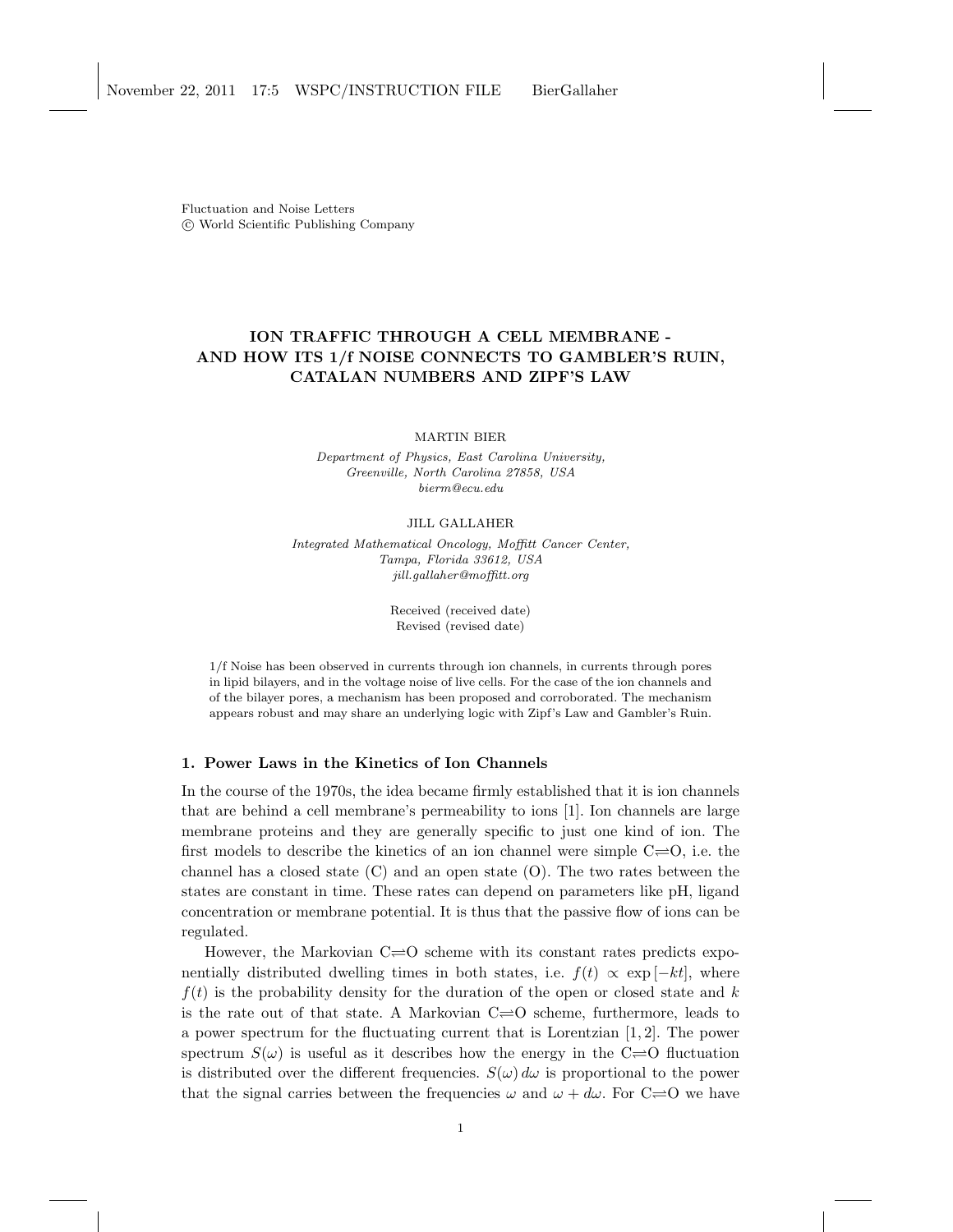$S(\omega) \propto (\omega_c^2 + \omega^2)^{-1}$ , where  $\omega_c$  is the characteristic rate or relaxation rate of the C=O scheme, i.e.  $\omega_c = k_{CO} + k_{OC}$  [1,2]. With a log scale for the frequency, this simple Lorentzian power spectrum looks like two plateaus, where the "jump" from the higher plateau to the lower plateau at  $S(\omega) = 0$  occurs at the characteristic rate of the system.

Single channel patch clamp experiments showed that, in many cases, the open and closed time distributions looked more like a power law, i.e.  $f(t) \propto t^{-\alpha}$ , where  $\alpha$  is a constant [3]. Power spectra of such ion channels commonly exhibited no characteristic rate, but, instead, 1/f behavior (i.e.  $S(\omega) \propto 1/\omega^{\gamma}$ , where  $\gamma$  is close to unity) over a significant frequency range. For many channel data it is possible to come up with an ad hoc fix and fit experimental results to reasonable satisfaction with schemes like  $C \rightleftharpoons Q \rightleftharpoons Q \rightleftharpoons Q \rightleftharpoons C$  or even more complicated ones. But on a more fundamental level it has been suggested that reality may be better described by a C $\rightleftharpoons$ O scheme, where the transition rates decrease in time like  $k(t) \propto t^{-\beta}$ . The underlying idea is the following. A protein is a very complicated molecule and, instead of it leaping between a few conformational states, it should be imagined as diffusing in a many dimensional conformational space [3]. Going from a closed state C to an open state O, the channel crosses an activation barrier in its conformational space. Along a one-dimensional reaction coordinate the energy profile can be depicted as follows:

The position of a Brownian particle in this potential would represent the state of the protein. So right after opening, when the imagined particle is still very close to the barrier, the probability to close again is very high. Over time, the average position of the particle moves further and further away from the barrier and the rate for the O→C transition consequently decreases. The aforementioned  $k_{OC}(t) \propto t^{-\beta}$ could thus result. To describe the diffusive behavior of a particle in this potential, one takes a Markov system

$$
\mathbf{C} \leftarrow \mathbf{O}_1 \rightleftharpoons \mathbf{O}_2 \rightleftharpoons \mathbf{O}_3 \rightleftharpoons \ldots \rightleftharpoons \mathbf{O}_N , \qquad (1)
$$

where the larger subscript indicates a larger distance from the barrier. Here all the rates are taken to be identical and equal to  $\lambda$ . In measuring a current through an ion channel the digital sampling takes place at a finite rate. It is, furthermore, common to apply a filter for the suppression of noise. Because of the sampling and filtering it is legitimate to describe the diffusive behavior in potential (1) by the kinetic scheme depicted in (1) and take the filter frequency as the rate  $\lambda$ . This is because events with a timescale faster than  $1/\lambda$  will not be observed anyway.

After absorbing  $\lambda$  into the timescale (i.e. taking all the rates equal to 1) and writing  $p_n(t)$  for the probability that the system is in state  $O_n$  at time t, we can set up the following master equations associated with scheme (1):

$$
\begin{aligned}\n\dot{p}_1(t) &= -2p_1 + p_2 \\
\dot{p}_n(t) &= p_{n-1} - 2p_n + p_{n+1} \quad \text{for } 1 < n < N \\
\dot{p}_N(t) &= p_{N-1} - p_N .\n\end{aligned} \tag{2}
$$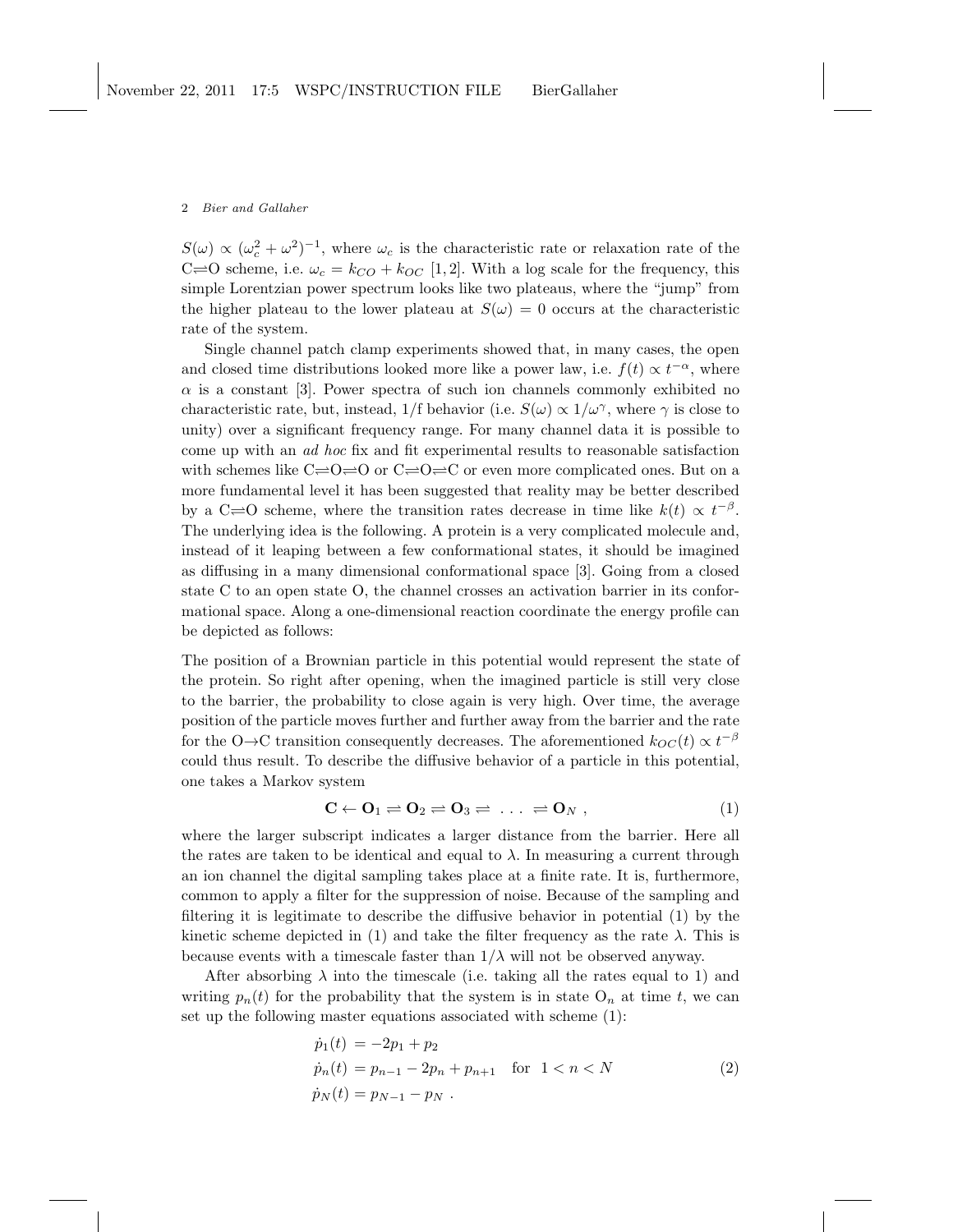We imagine that an opening, i.e. a transition from C to  $O_1$ , occurs at  $t = 0$ . So we have  $p_1(0) = 1$  and  $p_n(0) = 0$  for  $n \geq 2$ . The probability  $P(t)$  for the channel to then still be open at time  $t$  equals:

$$
P(t) = \sum_{n=1}^{N} p_n(t) \tag{3}
$$

In the analysis of experimentally obtained open-closed recordings it is common to depict the distribution of open times in a histogram. When normalized, such a histogram is a probability density function  $f(t)$  of open times. The aforementioned  $P(t)$  represents the probability that the pore stays open till a time larger than t (i.e.  $P(t) = \int_t^{\infty} f(\tau) d\tau$ .  $P(t)$  and  $f(t)$  are thus related through  $f(t) = -\dot{P}(t) = p_1(t)$ . It is actually possible to obtain an analytic solution of (3) in terms of modified Bessel functions. However, our concern is with the large  $t$  asymptotic behavior. After undoing the absorption of  $\lambda$  into the timescale, it is found that:

$$
f(t) \approx \frac{t^{-3/2}}{2\sqrt{\pi\lambda}}\,. \tag{4}
$$

This approximation applies when  $t \geq (1/\lambda)$ . Since the experiments do not cover the shorter timescales anyway, this is the formula against which the obtained histograms are to be checked. This result is also shown in the references [4] and [5].

The distribution  $f(t)$  is related to the transition rate  $k(t)$  out of the open state in the following way:  $k(t) = f(t)/P(t) = -\frac{d}{dt} \ln P(t)$ . This leads to  $k(t) \approx (2t)^{-1}$ . The relation  $k(t) \approx (2t)^{-1}$  is the same in scaled and in unscaled units of time.

The robustness of the  $t^{-3/2}$  asymptotic behavior when the system is tweaked has been researched extensively [6]. In a series of articles in the early 2000s, Goychuk and Hänggi returned to the potential depicted in  $(1)$  [7–9]. They analyzed the diffusive motion with a Fokker-Planck equation. They again found the same asymptotic behavior described in Eq. (4). Even if the O-state in (1) is not perfectly flat, but, instead, exhibits some minor variations, the same power laws ensue. All in all, the derived "−3/2" asymptotic behavior of Eq. (4) appears to be very stable under small perturbations.

In the final sections of this article we will extensively discuss the -3/2 power law. We will see how the above derived  $-3/2$  originates in a structure that is more universal than just the asymptotics of the potential shown in (1).

# 2. 1/f Noise from Lipid Bilayer Pores at the Freezing Transition

Around the same time that the existence of ion channels became firmly established, some curious properties of the lipid bilayer membrane were discovered.

The lipid bilayer, in which the ion channels are embedded, constitutes the main part of the cell membrane. The image on the far left of Fig. 1 shows the structure of the lipid bilayer under "normal" conditions. The polar phospholipid headgroups are sticking out into the aqueous solutions on the intra- and extracellular side. Apolar tails consisting of chains of about 15 carbons are pointed towards each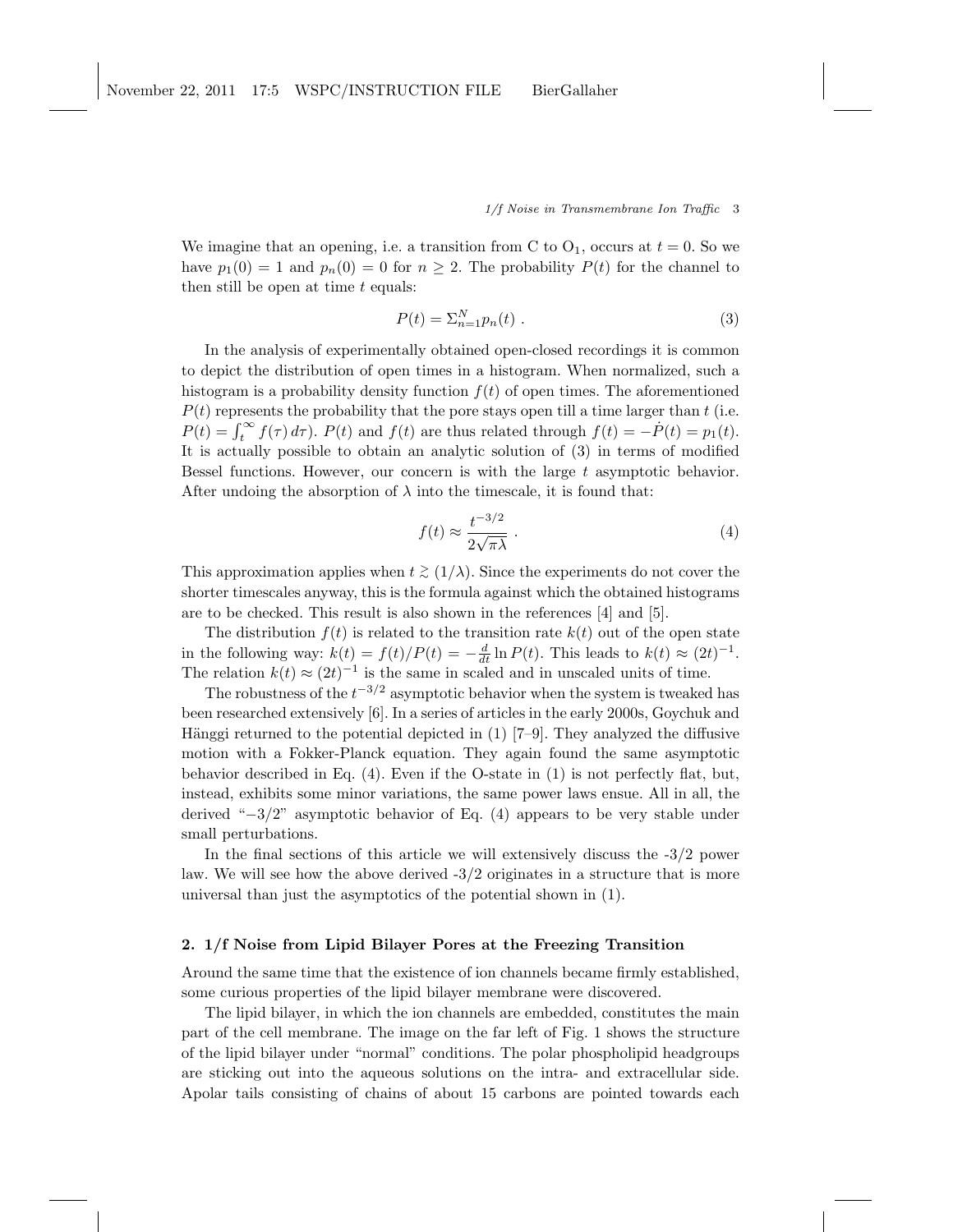other. The cell membrane is only about 5 nanometers thick, and it is held together by hydrophobic and hydrophilic forces. Water passes through the cell membrane easily, but "normally" the bilayer structure is almost completely impermeable to ions.

In 1973, experimental work by Papahadjopoulos et al. showed that the permeability to ions of the lipid bilayer membrane exhibits a sharp peak right at the melting transition [10]. Under physiological conditions the cell membrane is a 2D liquid, i.e., phospholipids diffuse freely in the plane of the membrane. When frozen, the lipid tails get entangled with and bound to each other. We then effectively get a gel in which the individual phospholipids no longer diffuse. In the same way that near 0◦C blocks of ice can float in water, we can have solid rafts "floating" in the liquid membrane near the phase transition temperature. These rafts can rapidly shrink and grow. Because the freezing point of a cell membrane is generally only a few degrees below the physiological temperature, the study of the enhanced ion permeability of a cell membrane near the phase transition carries biological significance.

On the molecular level, Brownian fluctuations in the free energy  $E$  are of the order of  $k_BT$ , where  $k_B$  represents Boltzmann's constant and T is the absolute temperature. The solid-to-liquid phase transition involves a large change in entropy S. A large change in entropy must be accompanied by a large change in the enthalpy  $H$  as  $E = H - TS$ . Through Kubo's fluctuation theorem, i.e.  $c_P = (\langle H^2 \rangle - \langle H \rangle^2)/k_B T^2$ , it can be understood how these increased enthalpy fluctuations are related to the increased  $c_P$  (the heat capacity at constant pressure) at the phase transition [11,12]. Also the volume and the surface area change by a few percent when melting occurs. In computer simulations of a lipid bilayer membrane at the phase transition, it has been shown that fluctuations in the liquid are particularly large in the vicinity of the solid-liquid interface [12]. It is thus near these interfaces that pore formation will most likely occur. Figure 1 shows how, for a pore to form, it is necessary for phospholipids to first "fluctuate" away from each other. Subsequently, phospholipids can reorient and the phosphate headgroups can collapse into the lining of the pore. The hydrophilic pore lining next allows for the easy passage of water and ions. The two images on the right of Fig. 1 show a side view and a top view of the pore, respectively.

In order for a pore in a lipid bilayer to allow for the passage of water and small ions, it has to exceed a diameter of about 0.5 nm. On the other hand, the creation of a pore structure as on the right of Fig. 1 requires an investment of energy. The cross sectional side view shows how, at the lining of a pore, the surface is highly curved and how the ends of the tails are crowded together. Making a larger diameter would create more pore edge and would require more energy [13]. The hydrophilic ionconducting pore is therefore most likely going to be at the minimal possible radius that allows for such conduction. Such a fixed conductance level is indeed what is observed. Records of electropores in lipid bilayers near the freezing transition look very much like ion channel records - there appear to be fluctuations between an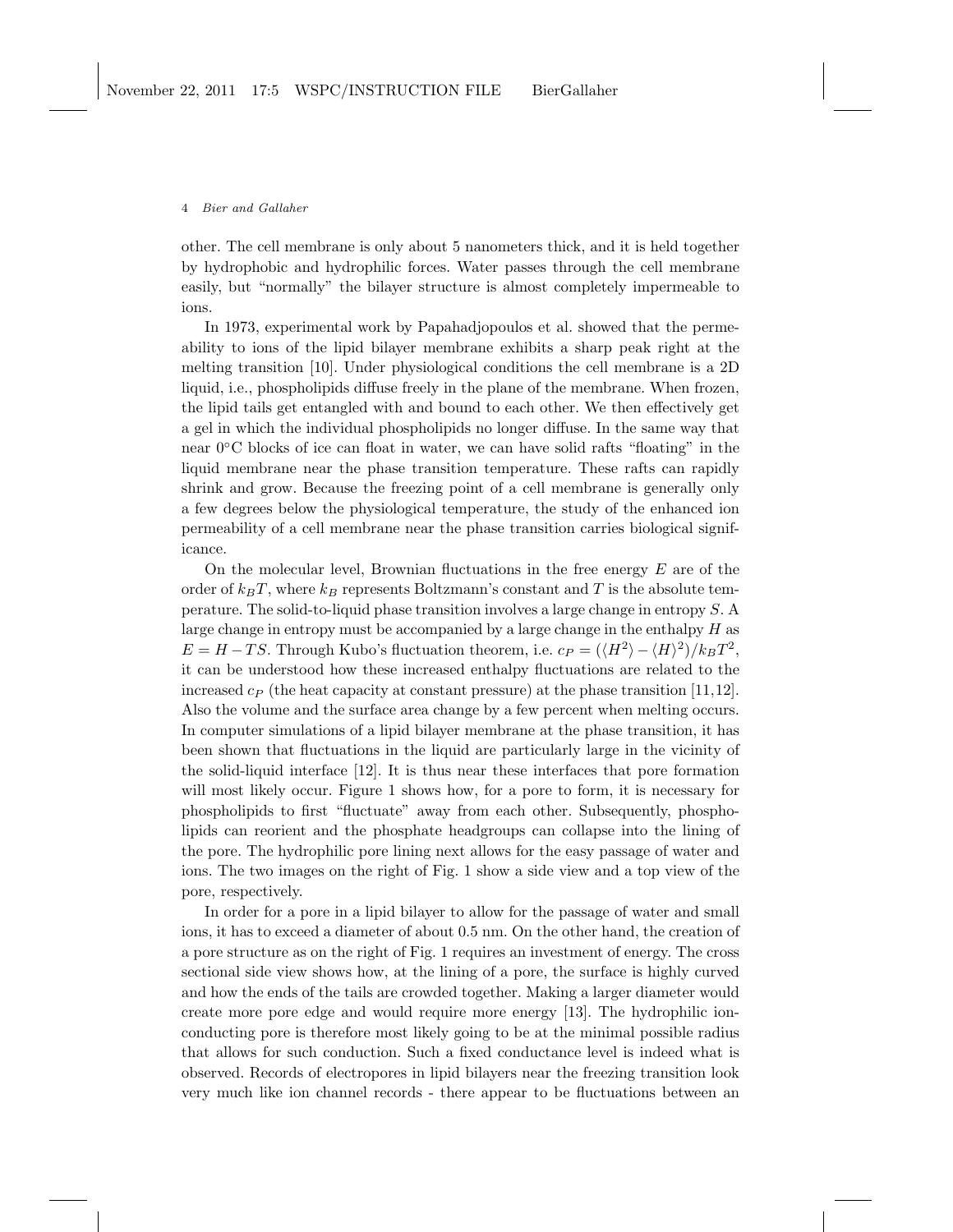open state and a closed state [5, 12, 14–16].

In the liquid state a pore generally rapidly closes again [13]. But near the phase transition and especially near a solid raft, the phospholipids in the pore lining may freeze. Such freezing would stabilize the pore. The freezing of more and more phospholipids around the pore would correspond to moving to the right in the open state in (??) and (1). For a pore to be able to seal again, the phospholipids should all melt again, i.e., the system should move back to  $O_1$ .

Figure 2 shows an open time histogram for a pore in a lipid bilayer membrane. The reader is referred to Refs. [5, 17] for the details on how the data and the figure were obtained. The straight line in Fig. 2a represents the prediction Eq. (4). Not only do we see the predicted  $-3/2$  slope in the graph. Even the prefactor of Eq.  $(4)$ is borne out. Figure 2b shows the associated power spectrum of the electropore. In Ref. [18] it is shown how fluctuations between the open and the closed state follow  $S(\omega) \propto 1/\omega^{1/2}$  if both the closed and the open state have an underlying Markovian array (and the associated  $f(t) \approx (2\sqrt{\pi\lambda} t^{3/2})^{-1}$ ) like our open state in (1) and (2). A straight line with the predicted slope of  $-1/2$  is drawn in Fig. 2b for reference. The data in Fig. 2 were taken with a 300 Hz filter. So no phenomenon faster than about 3 ms can be observed. It is because of this that the data points appear to "collapse" at a timescale faster than 3 ms. As data were taken for less than a minute, there is also an obvious cutoff for the lower frequencies.

"Dangling ends" of the polymers in the lipid bilayer moving into the center of the pore and blocking the flow of water and ions have been offered as an explanation for the observed 1/f noise in biological [19] and artificial channels [20]. Such blocking by dangling ends can well follow the kinetics we described above with (??) and (1). If, after initial blockage, the further moving of the polymer into the center of the pore does not involve any significant change in energy, then such "further moving" would be like a diffusing away from the activation barrier as in (??). This would lead to a "-3/2" power law distribution (cf. Eq.  $(4)$ ) for also the closed times and it would explain the observed -1/2 slope in Fig. 2b. Also the diffusion of more dangling ends into the pore's center after the initial blockage by just one dangling end, could be described with kinetics similar to  $(?)$  and  $(1)$ . After all, if two polymer ends are blocking the flow through a pore, they both have pull back into the lining for the pore to be open again.

# 3. 1/f Noise across the Membrane of a Living Cell

In the mid-1960s, Verveen and Derksen recorded 5 to 10 minutes of cell membrane electrical noise at a Ranvier node of an unstimulated nerve cell [21]. For myelinated nerve cells the node of Ranvier is where the action potential is generated. There is a high concentration of ion channels there and, in the days before patch clamp, it was a good place to measure electrical activity. What they found was 1/f noise over about two decades (between 10 Hz and 1000 Hz).  $S(\omega) \propto \omega^{-1}$  was a remarkably good fit.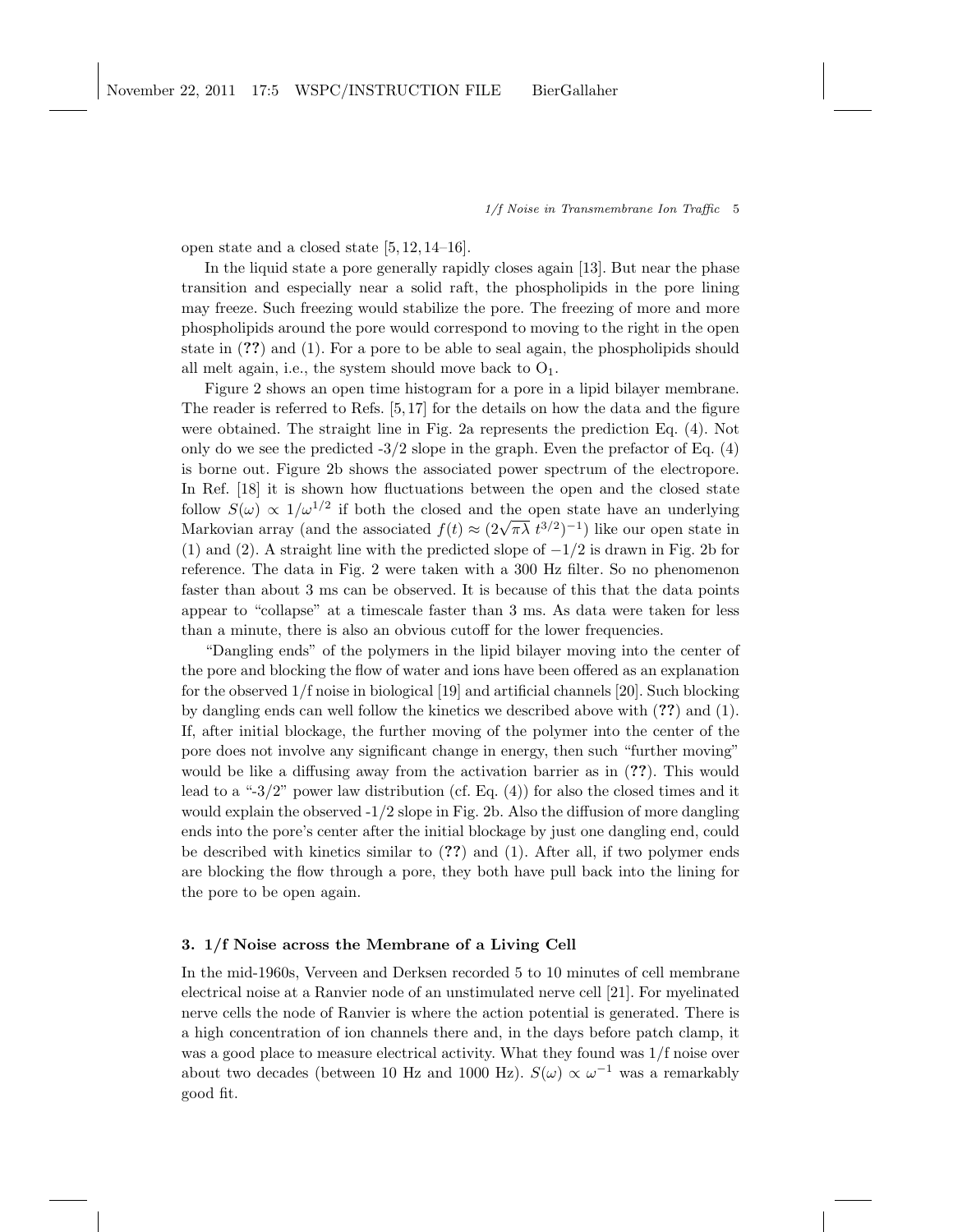In 2004, Diba et al. utilized much improved equipment to replicate this result [22]. In the article by Diba et al., it is pointed out that there are many different ion channels present in the cell membrane with many different characteristic rates. They argue that the  $1/f$  appearance comes about as the cumulative effect, i.e. the sum, of many individual Lorentzians. The argument echoes that of Bernamont [23]. In 1937, Bernamont explained 1/f noise in electrical currents as a consequence of a variable rate for the electron's transition rate from the conduction band to a bound state. He assumed that that rate would depend on the speed of the flowing electron.

It seems unlikely that, in so many experiments and setups, amplitudes and characteristic times of different Lorentzians would, time and time again, "conspire" to yield the 1/f appearance after these Lorentzians are put together. Mechanisms like the one in the above system  $(1)$  may be behind many instances of  $1/f$  noise. The aforementioned 1/f noise found with electropores in the lipid bilayer, may well contribute significantly to the 1/f noise across the membrane of a living cell.

# 4. Combinatorics behind the "-3/2" Power Law

To see the universality of the -3/2 power law, we need to go back to scheme (1). The master equation  $(3)$  that ensues from  $(1)$  is set up with the Markov assumption, i.e. the idea that transition rates are constant. We thus end up dealing with flows that are described by a set of coupled linear differential equations. Such continuous dynamics is not much different from a discrete dynamics where we let time run in fixed steps and at each step an imagined particle has to go to either the left or the right. That the asymptotics for both systems have to be the same can be understood as follows.

The  $f(t)$  in Eq. (4) describes how, for large open times t, the frequency of occurrence of such an open times decreases with  $t$ . For large  $t$ 's many transitions between different states are made in the system depicted in scheme (1). The individual transitions are Markovian and the dwell time in each of the states has an exponential distribution. Consider a transition  $X_1 \rightarrow X_2$  with a rate k. If a particle is in state  $X_1$ at  $t = 0$ , then the average time after which transition occurs equals  $1/k$ . It is easy to prove that for an exponential distribution of transit times, this average equals the standard deviation. So the standard deviation also equals  $1/k$ . The variance is the square of the standard deviation and equals  $(1/k)^2$ . Going back to scheme (1), we realize that for the longer open times, many transitions between the different states are involved. If all the rates are equal to 1 (which leads to  $f(t) \approx (2\sqrt{\pi} t^{3/2})^{-1}$ ), then the average time in any state equals  $1/2$ . This is because every open state in scheme (1) has two outgoing transitions, so effectively  $k = 2$  for the outgoing rate. For an opening involving  $m$  steps within the sequence of O-states in scheme (1), the average open time will be  $m(\frac{1}{2})$ . For subsequent stochastic processes, the variances add up. So the variance in the open times will be  $m(\frac{1}{2})^2$  and the standard variances and up. So the variance in the open times will be  $m(\frac{1}{2})$  and the standard deviation will be  $\sqrt{m}(\frac{1}{2})$ . It is obvious that for long open times (large m and large t), the standard deviation becomes negligible in comparison to the average. So in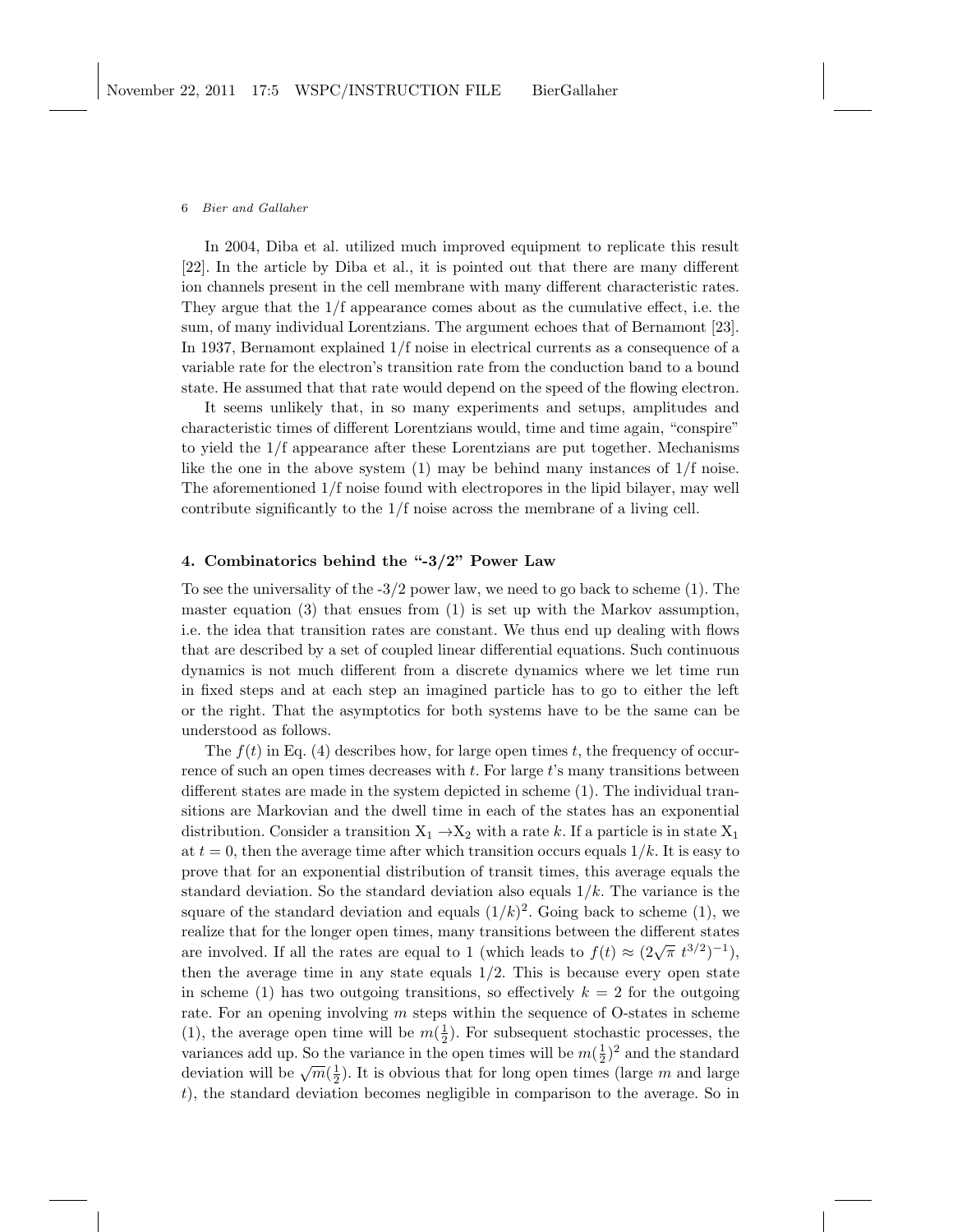| n        | m | t                                                                                   | possible permutations | $C_n, \#$ of permutations |
|----------|---|-------------------------------------------------------------------------------------|-----------------------|---------------------------|
| $\Omega$ | 2 |                                                                                     | $\rm RL$              |                           |
|          | 4 |                                                                                     | <b>RRLL</b>           |                           |
| 2        | 6 | $\frac{1}{2}$ $\frac{3}{2}$ $\frac{3}{2}$ $\frac{5}{2}$ $\frac{7}{2}$ $\frac{7}{2}$ | RRRLLL, RRLRLL        | 2                         |
| 3        | 8 |                                                                                     | RRRRLLLL, RRRLRLLL,   | 5                         |
|          |   |                                                                                     | RRRLLRLL, RRLRRLLL,   |                           |
|          |   |                                                                                     | RRLRLRLL              |                           |
|          |   |                                                                                     |                       |                           |
|          |   |                                                                                     |                       |                           |
|          |   |                                                                                     |                       |                           |

Table 1. The Catalan numbers,  $C_n$ , and how they relate to system (1). "R" corresponds to a step to the right in the kinetic scheme (1) and "L" corresponds to a step to the left. The first "R" in each sequence is the initial step from state C to state  $O_1$ . "m" denotes the total combined number of R's and L's in a sequence. "n" equals  $m/2 - 1$  and enumerates the Catalan numbers  $C_n$ .  $C_n$ gives the number of possible sequences of  $m$  symbols. With a residence time of  $1/2$  in each state,  $t = n + \frac{1}{2} = \frac{1}{2}(m-1)$  gives the total duration of an opening that corresponds to a sequence of m steps.

the limit the Markovian system behaves clockwork-like and can be described with the proposed discrete system.

For the proposed discrete stepper it is possible to simply list the sequences of steps and identify the number of steps with the open time of the pore. But before starting that endeavor, it is important to realize again that there are two transitions out of any open state in the system depicted in (1). If both these transitions have a rate that equals unity, then the average time after which a step occurs equals 1/2. In Table 1, m denotes the number of transitions involved in a opening. It is obvious that only even m's are allowed. The variable  $n = m/2 - 1$  ranks the open times. R denotes a step to the right and L denotes a step to the left. The first R corresponds to the  $0\rightarrow 1$  transition that commences a pore opening. After that transition, a time of  $1/2$  is spent in each state. So we get  $t = n + 1/2 = \frac{1}{2}(m - 1)$  for the total open time.

For a particular sequence of  $m$  symbols, the probability of that sequence to occur equals  $(\frac{1}{2})^{m-1} = (\frac{1}{2})4^{-n} = (\frac{1}{2})4^{-t+(1/2)} = 4^{-t}$ . There is a "-1" in the  $(m-1)$  exponent because an opening always starts with an R. Subsequently, each transition is like the result of a coin toss where each outcome has a probability of  $1/2$ . A *particular* sequence of duration t thus has a probability that decreases exponentially with  $t = n + 1/2$ . We will next see that a power law eventually emerges because this exponential decrease is compensated for by an exponential increase with n of the number of permutations with.

With Table 1 the central question is: how does the number of permutations exactly increase with n. Fortunately, many problems in applied science have boiled down to the identical combinatorics problem. Reference [24] is a textbook that lists 80 such problems in applied science. A classic one is the following. If we associate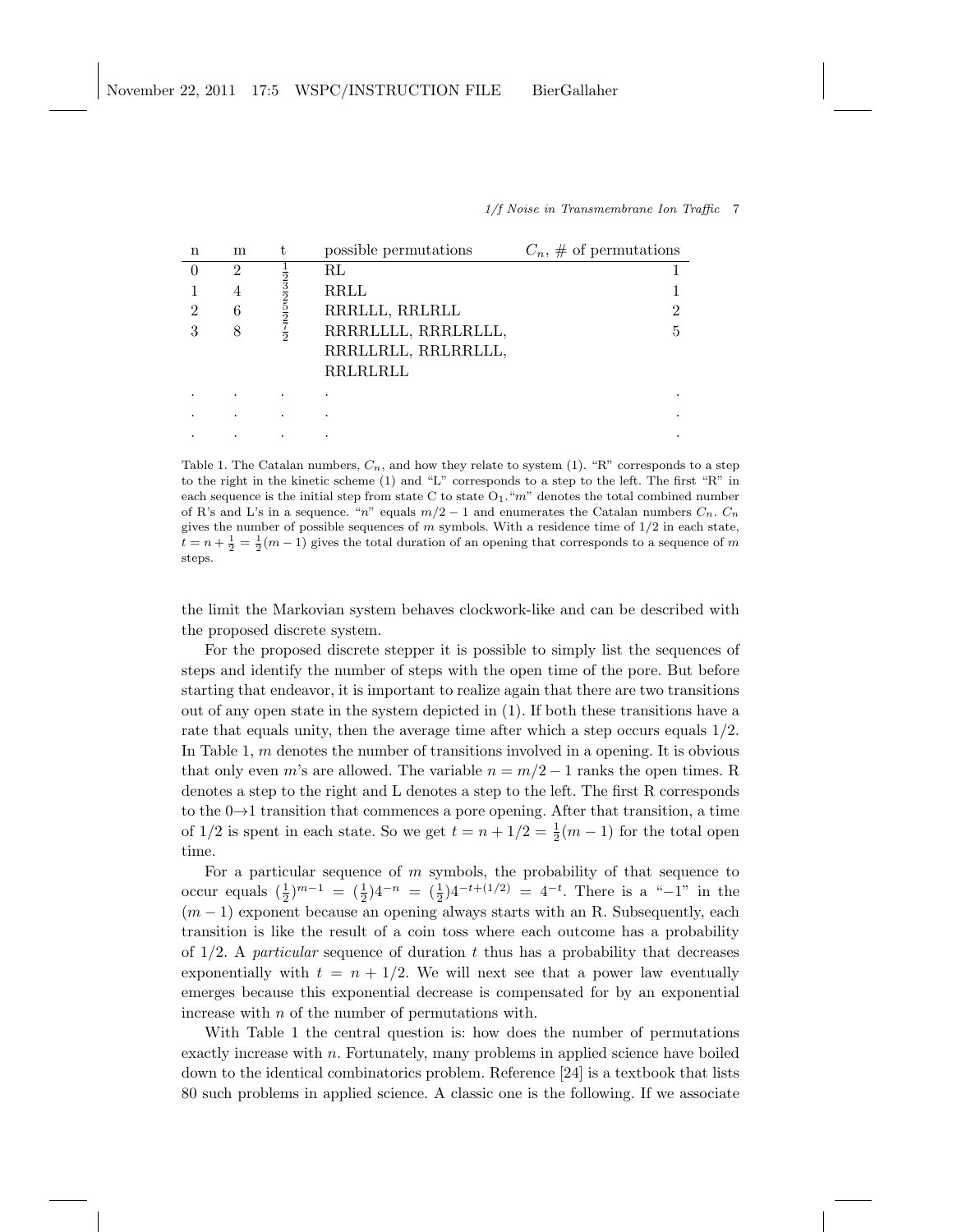R with a left parenthesis, i.e. "(", and L with a right parenthesis, i.e. ")", then the sequences in Table 1 correspond to legitimate nestings of matching parentheses. A mathematical formalization of this is called a Dyck Language [25]. The numbers of allowed permutations are named the "Catalan Numbers"  $(C_n)$ , after the 19th century Belgian mathematician Eugène Catalan:

$$
C_n = \frac{1}{n+1} \binom{2n}{n} . \tag{5}
$$

The Wikipedia page on Catalan Numbers [26] offers five ingenious proofs of this formula. We are interested in the  $n \to \infty$  limit and, for that purpose, we apply Stirling's approximation  $(n! \approx \sqrt{2\pi n}(\frac{n}{e})^n)$ . We then find

$$
C_n \approx \frac{4^n}{n^{3/2}\sqrt{\pi}} \ . \tag{6}
$$

The probability for an *n*-rank opening (which implies that there are  $m = 2n + 2$ steps involved) equals  $p_n = \frac{1}{2}C_n 4^{-n}$ . With  $t = n + \frac{1}{2}$ , his leads to  $p_t = C_n 4^{-t}$ . Substituting Eq. (6) and  $n = t - 1/2$ , we find in the  $t \to \infty$  limit

$$
p_t \approx \frac{1}{2\sqrt{\pi}} t^{-3/2} \tag{7}
$$

which is exactly the asymptotic behavior that we derived earlier for the associated Markov system.

# 5. A Connection to Zipf 's Law

One could think of the sequences in the fourth column of the Table 1 as words in a 2-letter alphabet. Elaborating on this idea, we can get some insights in Zipf's Law. In 1932, George Kingsley Zipf first formulated this empirical law [27] and it has puzzled researchers ever since. Given a large amount of text in any language, it is possible to rank words from the most frequently occurring to the least frequently occurring. If one then graphs the logarithm of that frequency versus the logarithm of the rank, the data are found to follow a straight line with a slope close to  $-1$ , i.e.  $f(r) \propto r^{-1}$ , where f is the frequency and r is the rank. Zipf's Law appears to hold in many different languages. It also appears to hold when craters on the moon are ranked according to their size or when cities in a country are ranked according to their population size. Zipf's Law can be distilled from the data in many very different systems: DNA sequences, internet traffic etc. Reference [28] is a website where hundreds of articles on the subject are brought together. But Zipf's Law is still very much an empirical discovery. Many attempts have been made to formulate basic underlying dynamics that give rise to Zipf's Law. Ad hoc explanations have been found to apply in some cases [29]. No satisfying general theory, however, has been formulated.

In his characteristically cryptic manner, Mandelbrot shows, in Chapter 38 of his groundbreaking "The Fractal Geometry of Nature," that a kind of Zipf's Law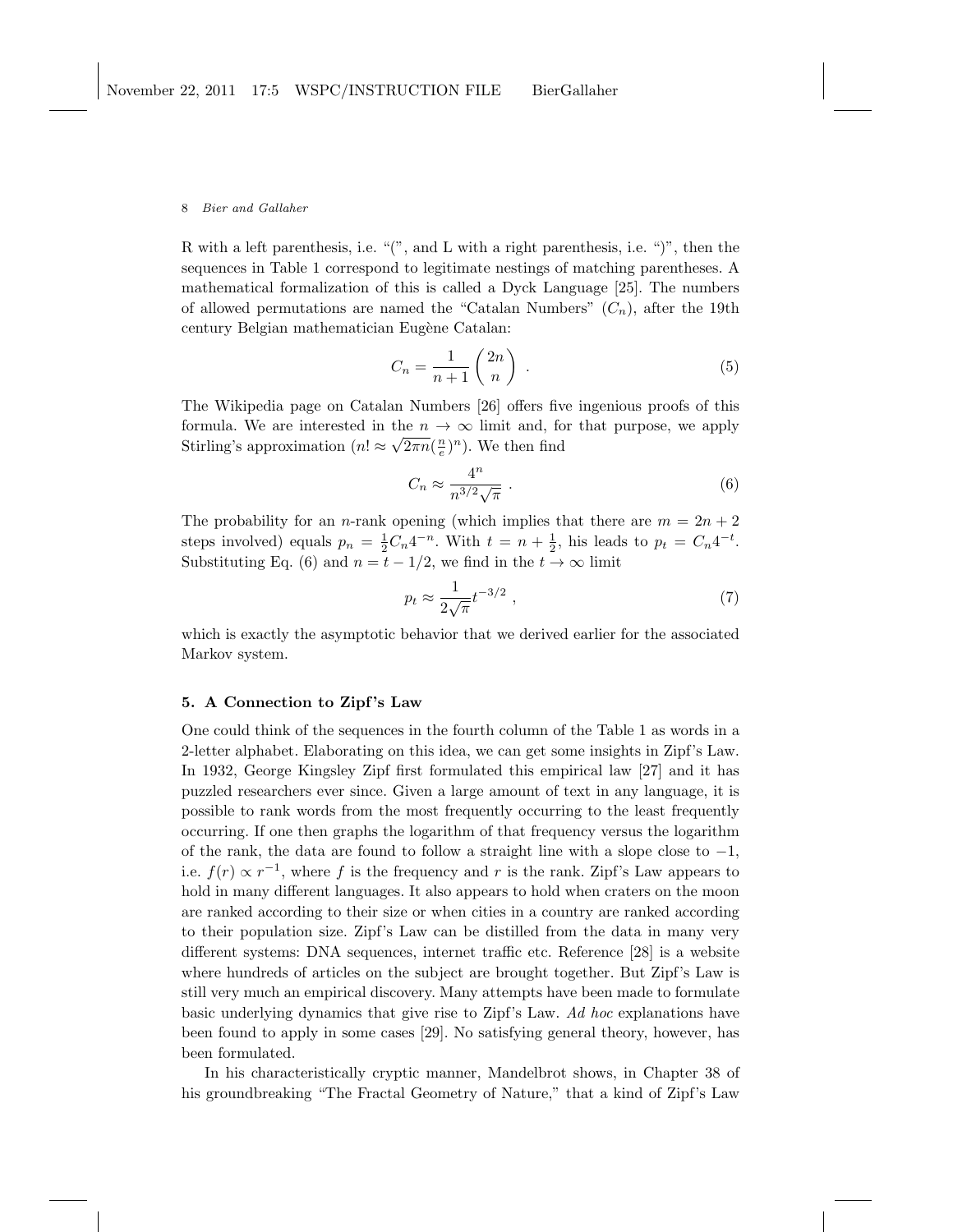emerges when a random generator is allowed to produces strings using M letters and one space  $[30]$ . In such a setup, a word of N letters will always occur more frequently than a word of  $N+1$  letters. So word rank can then be equated with word length. In 1992, Wentian Li worked out the details of the associated statistics [31]. He let the space and the symbols of the M-letter alphabet have equal probability and deduced Zipf's power law:  $f(r) \propto r^{-\alpha}$ , where  $\alpha = \ln(M+1)/\ln M$ . It is obvious that for the customary 26-letter alphabet,  $\alpha$  will be very close to one. Li's result could be taken to indicate that Zipf's Law is purely a consequence of random statistics. However, one can also take it as an affirmation of Zipf's "Principle of Least Effort" [32], i.e., support for the idea that language evolution has maximized efficiency in the sense that the words that we need the most often are also the shortest words.

For  $M = 2$ , i.e. a two letter alphabet with a space, Li's result implies  $\alpha = 1.58$ . There are minor, "dialectal," differences between our two-letter language (Table 1) the Li's two-letter language. Not unlike natural languages, our case has restrictions. In our case there are always more R's than L's as the word "grows." Our words end when, with the last letter, the number of L's has caught up with the number of R's. That a slight difference in the rules for word formation leads to slightly different powers, 1.50 versus 1.58, is not surprising.

# 6. Gambler's Ruin, 1/f Noise, and Zipf 's Law

The kinetic scheme (1) also models a form of "Gambler's Ruin." In the 17th century Christiaan Huygens initiated the study of games of chance and he researched problems like the following. Let a player be given an amount of money M by the house. A fair coin toss (50% chance of winning and 50% chance of losing) determines whether he gets an extra  $M$  or whether he loses  $M$ . The game is repeated as long as our player has money to play with. At every trial the same amount M is betted. It is obvious that the initial state is  $O_1$ . Next, every win is a transition to the right (R) and every loss is a transition to the left (L). If the house has an infinite amount of money, then the player is guaranteed to eventually lose his money. The duration of the game (or the "opening") may be infinitely long and the average duration,  $\langle t \rangle = \int \tau f(\tau) d\tau$ , actually diverges for  $f(\tau) \propto \tau^{-3/2}$ . But it can be proven that  $P(t)$  (cf. Eq. (3)) goes to zero as  $t \to \infty$  and this means that a return to C (cf. (1)), i.e. the eventual loss of the initially donated amount of money  $M$ , is inevitable.

Standard references are not uniform in their definition of what constitutes 1/f noise. For a power spectrum that behaves like  $S(\omega) \propto 1/\omega^{\alpha}$ ,  $\alpha = 0$  corresponds to white noise and  $\alpha = 2$  corresponds to brown noise. Brown noise is obtained when white noise is integrated over time to yield a simple random walk. The Wikipedia page [33] takes an *in toto* approach and labels the entire interval  $0 < \alpha < 2$  as corresponding to  $1/f$  noise. The much cited paper by Milotti [34] is more restrictive in its recommendation:  $1/2 < \alpha < 3/2$ . By most definitions, the spectrum shown in Fig. 2b, with  $\alpha = 1/2$ , would qualify as 1/f noise.

The electropore noise that we observe falls in a general category. Nonequilibrium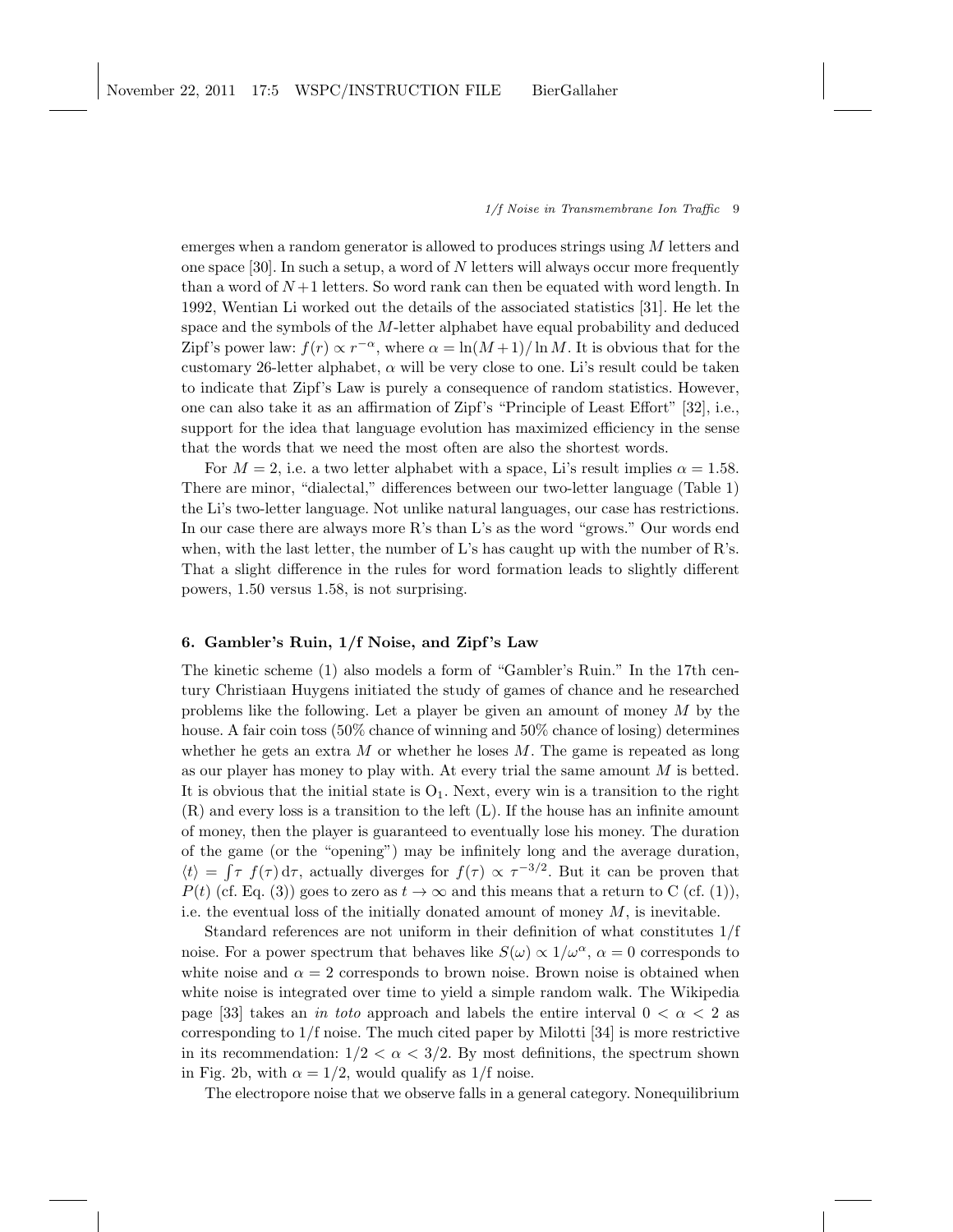systems, i.e. systems in which energy is dissipated, commonly exhibit 1/f noise. Our electropore system is nonequilibrium as there is an electric potential between the two sides of the membrane that drives current through the pore whenever it is open. In spite of the ubiquitousness of  $1/f$  noise, no general theory has been formulated that convincingly explains all these 1/f noise occurrences as a consequence of a universal mechanism [35]. Ad hoc explanations for particular instances is all that physics has come up with. In this sense 1/f noise is very different from the white noise that we generally find in equilibrium systems and that can be understood as a consequence of Brownian motion. The Johnson-Nyquist noise that resistors exhibit when there is no imposed current or voltage, is a good example of equilibrium noise. Johnson-Nyquist noise is just a manifestation of the Brownian motion of charge carriers and of Einstein's fluctuation-dissipation relation. This is the reason that  $k_BT$ , the characteristic energy of Brownian motion, features prominently in the Johnson-Nyquist formula [35].

Zipf's Law is, in many ways, like 1/f noise. Nonequilibrium dynamical processes (like evolution, language development, population dynamics, etc.) appear to commonly produce distributions that follow Zipf's Law. Like 1/f noise, Zipf's Law has defied all attempts at the formulation of a general underlying theory. Its omnipresence is still somewhat of an enigma. With the kinetic scheme (1) and the ensuing "words" in Table 1, we have made explicit, for a particular case, that there is a link between 1/f noise and Zipf's Law. That link may be indicative of a more general connection - a general connection that could be a fruitful venue of future research.

# 7. Acknowledgments

We are grateful to Larry Liebovitch for useful suggestions and discussions.

### References

- [1] B. Hille, Ionic Channels of Excitable Membranes (Sinauer, Sunderland, MA, 1992)
- [2] L.J. DeFelice, Introduction to Membrane Noise (Plenum Press, New York, 1981)
- [3] J.B. Bassingthwaighte, L.S. Liebovitch, and B.J. West, Fractal Physiology (Oxford University Press, New York, 1994)
- [4] G.L. Millhauser, E.E. Salpeter, and R.E. Oswald, Proc. Natl. Acad. Sci. U.S.A. 85 (1988) 1503.
- [5] J. Gallaher et al, Phys. Rev. E 81 (2010) 061925.
- [6] C.A. Condat and J. Jäckle, *Biophys. J.* 55 (1989) 915.
- [7] I. Goychuk and P. Hänggi, *Proc. Natl. Acad. Sci. U.S.A.* **99** (2002) 3552.
- [8] I. Goychuk and P. Hänggi, *Physica A* **325** (2003) 9.
- [9] I. Goychuk and P. Hänggi, *Phys. Rev. E* 70 (2004) 051915.
- [10] D. Papahadjopoulos et al, Biophys. Acta 311 (1973) 330.
- [11] R. Kubo, *Rep. Prog. Phys.* **29** (1966) 255.
- [12] T. Heimburg, Thermal Biophysics of Membranes (Wiley-VCH Verlag, Weinheim, 2007)
- [13] J.C. Weaver and Yu. Chizmadzhev, in Biological and Medical Aspects of Electromagnetic Fields, ed. F.S. Barnes and B. Greenebaum (CRC Press, Boca Raton, FL, 2006), p. 293.